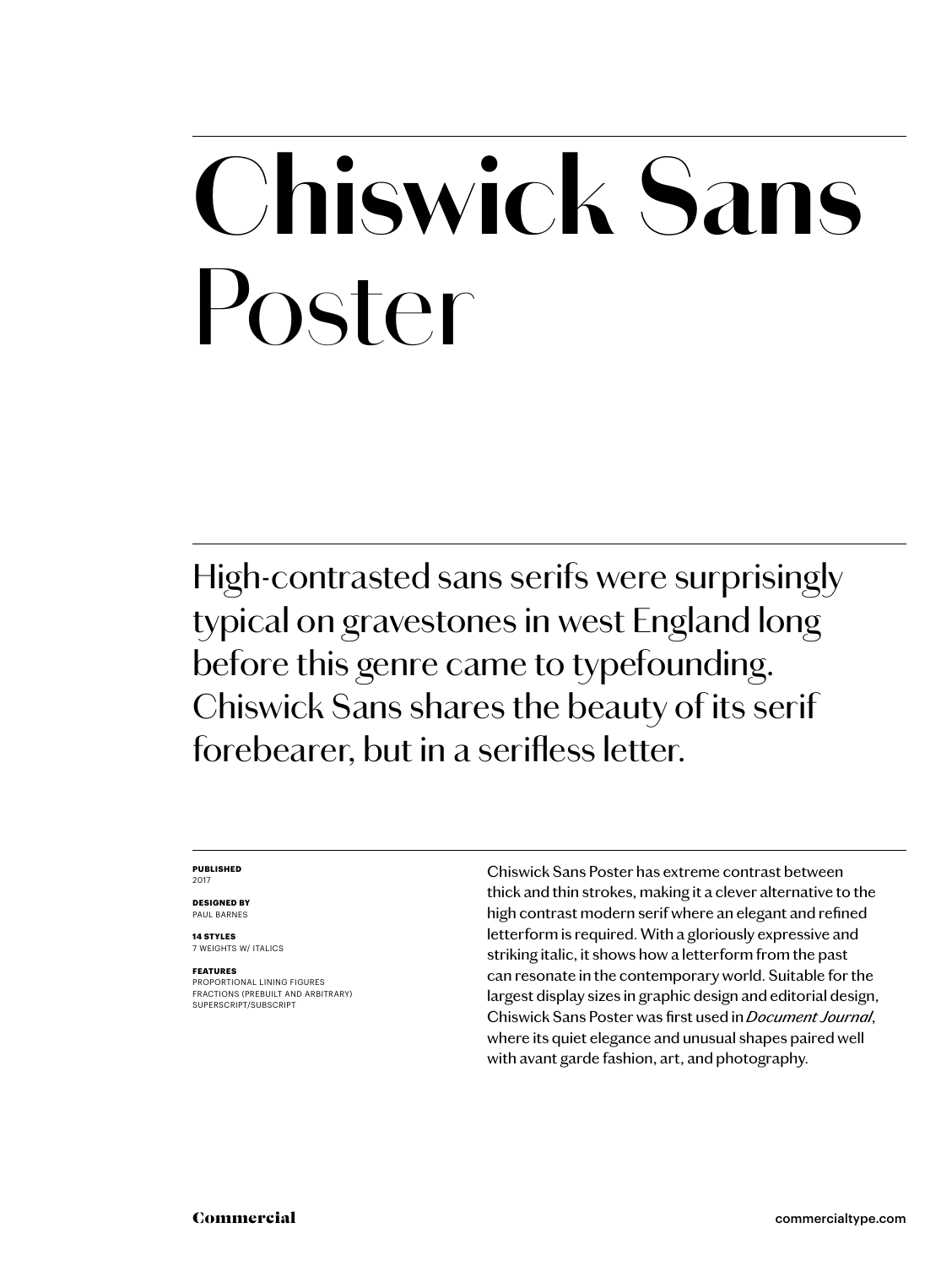Chiswick Sans Poster Thin *Chiswick Sans Poster Thin Italic Chiswick Sans Poster Extralight Chiswick Sans Poster Extralight Italic* Chiswick Sans Poster Light *Chiswick Sans Poster Light Italic* Chiswick Sans Poster Regular *Chiswick Sans Poster Regular Italic* **Chiswick Sans Poster Semibold** *Chiswick Sans Poster Semibold Italic* **Chiswick Sans Poster Bold** *Chiswick Sans Poster Bold Italic* Chiswick Sans Poster Fat *Chiswick Sans Poster Fat Italic*

NOTE: CHISWICK SANS SUBSTITUTED HERE IN PLACE OF CHISWICK SANS POSTER, WHICH IS NOT SUITABLE FOR USE AT THIS SIZE.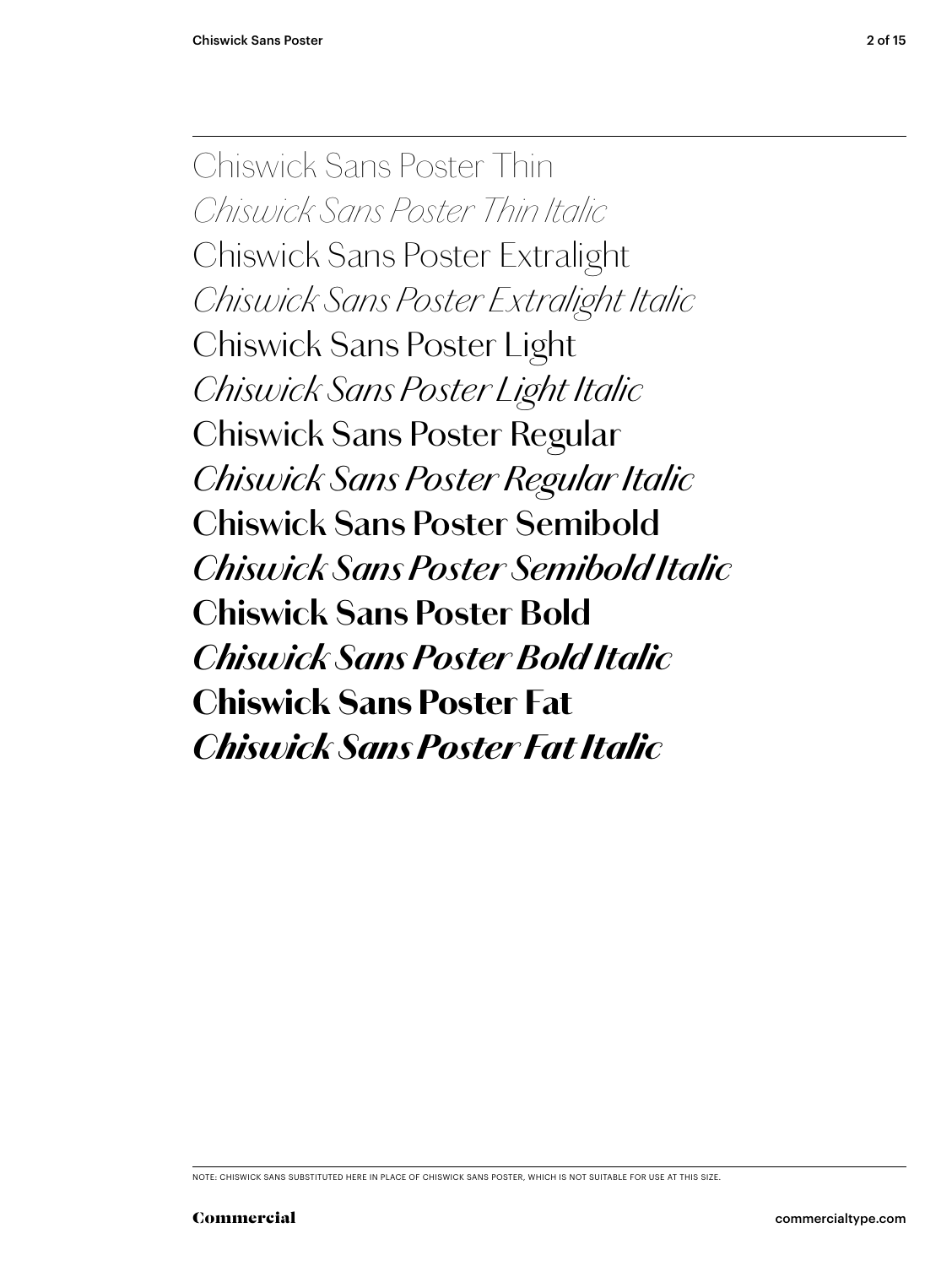### **RECOMMENDED MINIMUM & MAXIMUM SIZES**

CHISWICK SANS TEXT 8 – 18 PT The former English East India Company – established in 1600 – was granted their Royal Charter by Queen Elizabeth. In their initial seven voyages they fitted out for India, their central preserve being opal, cotton, silk cotton, and opium. In 1609 they partnered with

CHISWICK SANS<br>24-90 PT

CHISWICK SANS POSTER 90 PT+

# Yesterday's news **Lanifeste** Komatik  $\overline{\phantom{a}}$ BEST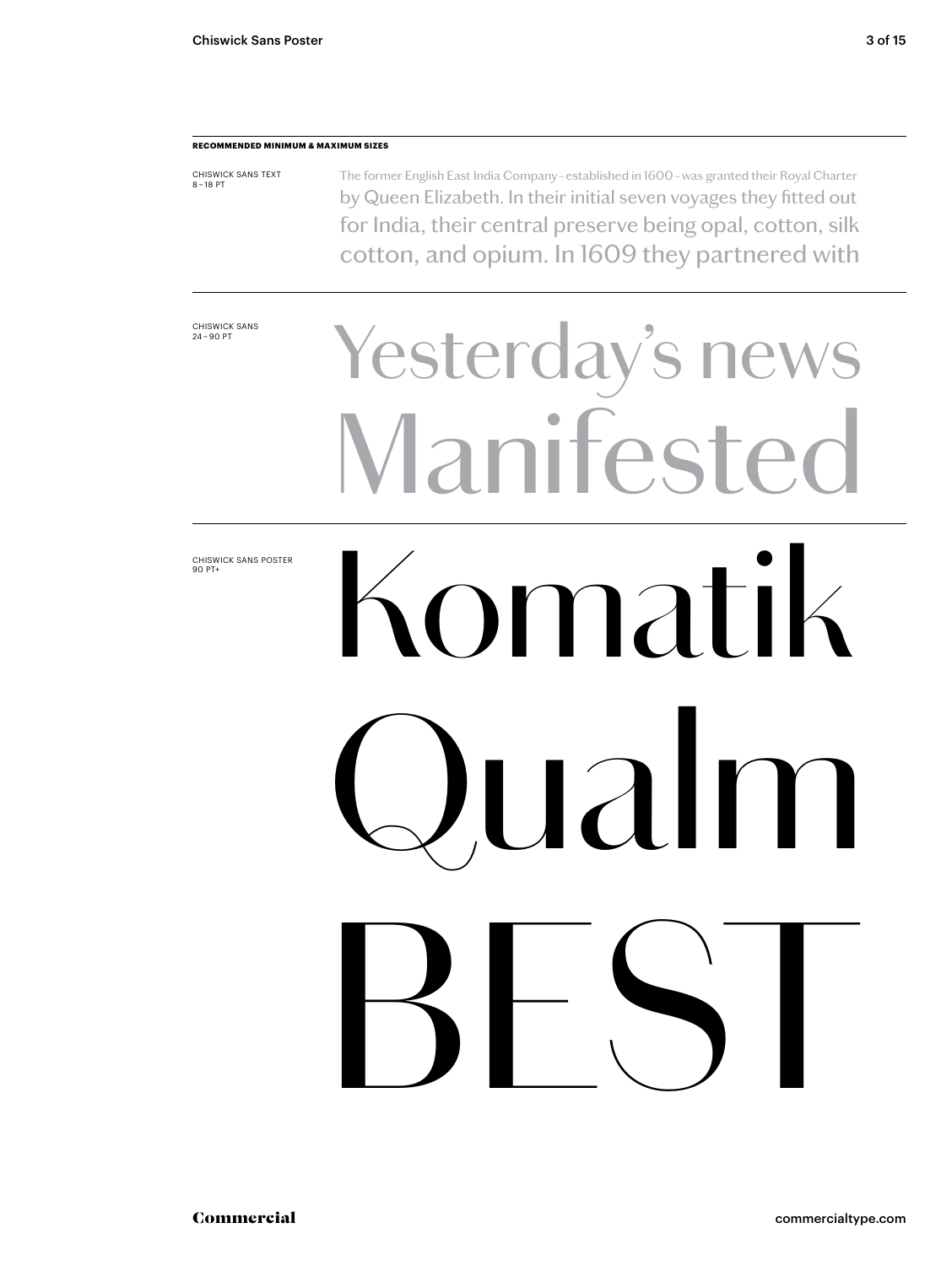## Maßnahme  $\Box$ Completed

CHISWICK SANS POSTER THIN, 96 PT

*Köszönhető* 





CHISWICK SANS POSTER THIN ITALIC, 96 PT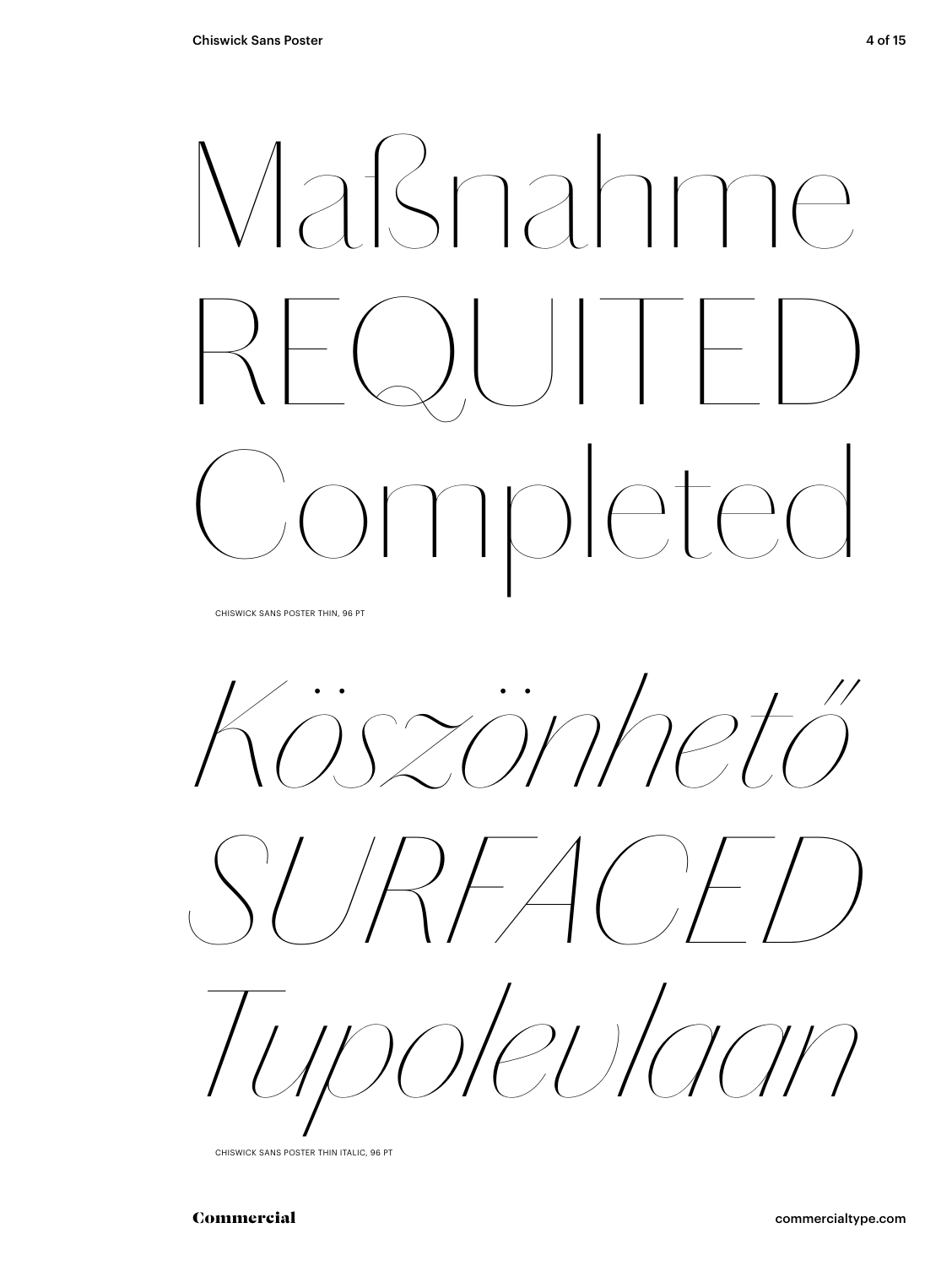### Generation FINISHING Myšlenkové CHISWICK SANS POSTER EXTRALIGHT, 96 PT

*Sirviéndose PREŠERNA Lightwaves*

CHISWICK SANS POSTER EXTRALIGHT ITALIC, 96 PT [ALTERNATE R s]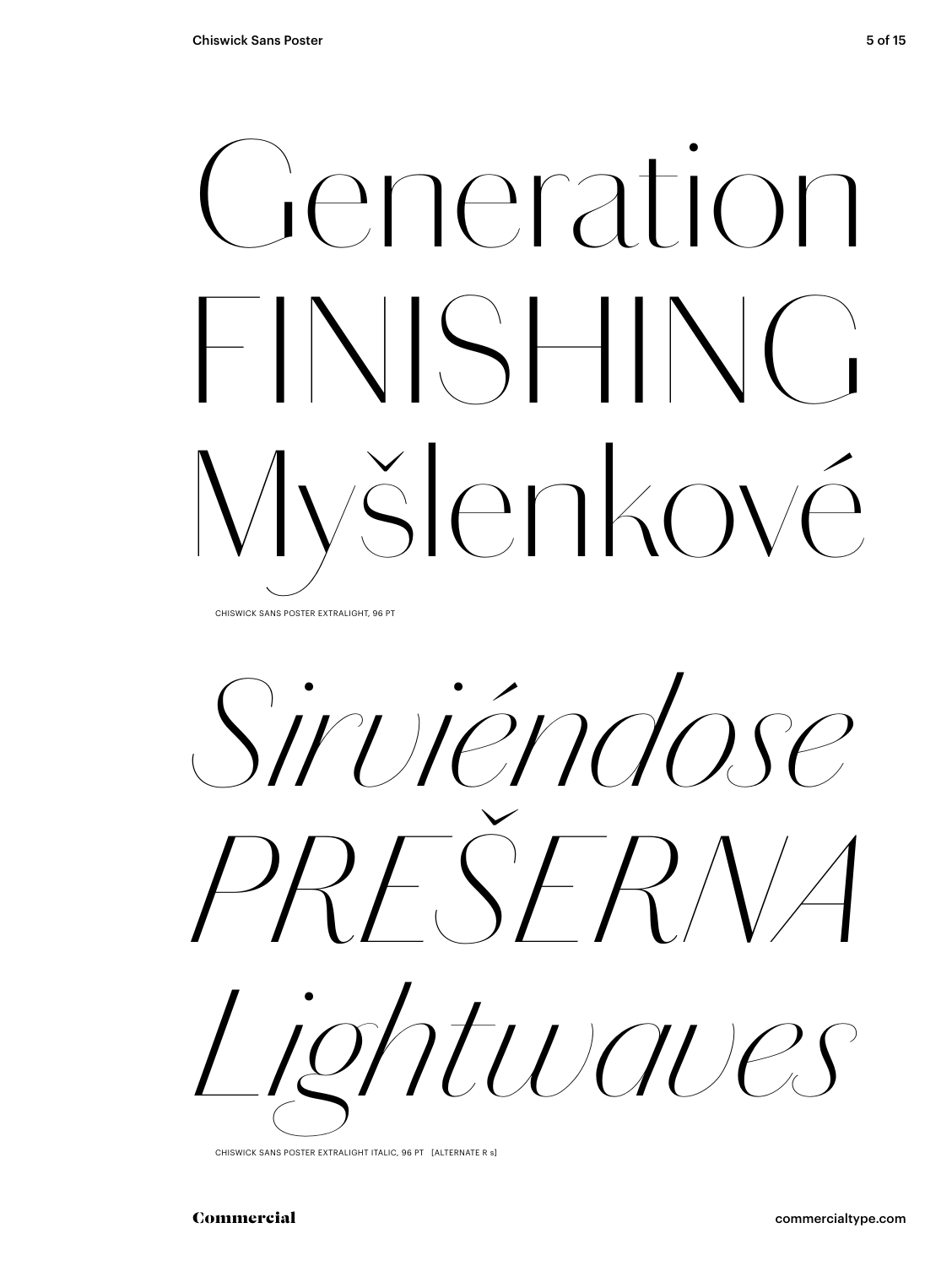# Quantifiers 'HIFNS Metonimija

CHISWICK SANS POSTER LIGHT, 96 PT [ALTERNATE Q]

*Hazardous ALLIANCE Excessively*

CHISWICK SANS POSTER LIGHT ITALIC, 96 PT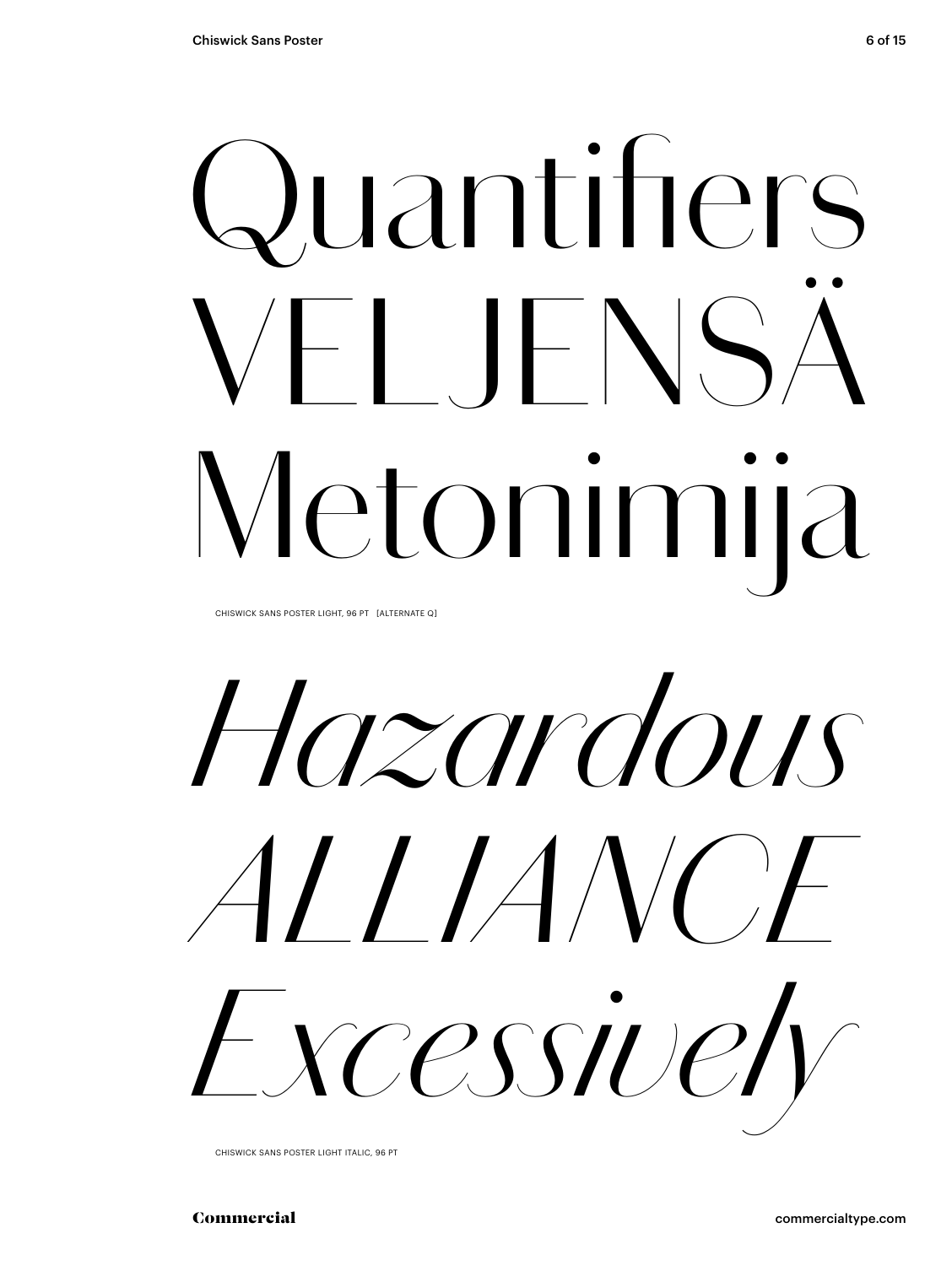## Uncharted HISTORIC) galement CHISWICK SANS POSTER REGULAR, 96 PT [ALTERNATE R g]

*Realização BREWERY Oxygenizer*

CHISWICK SANS POSTER REGULAR ITALIC, 96 PT [ALTERNATE x y z]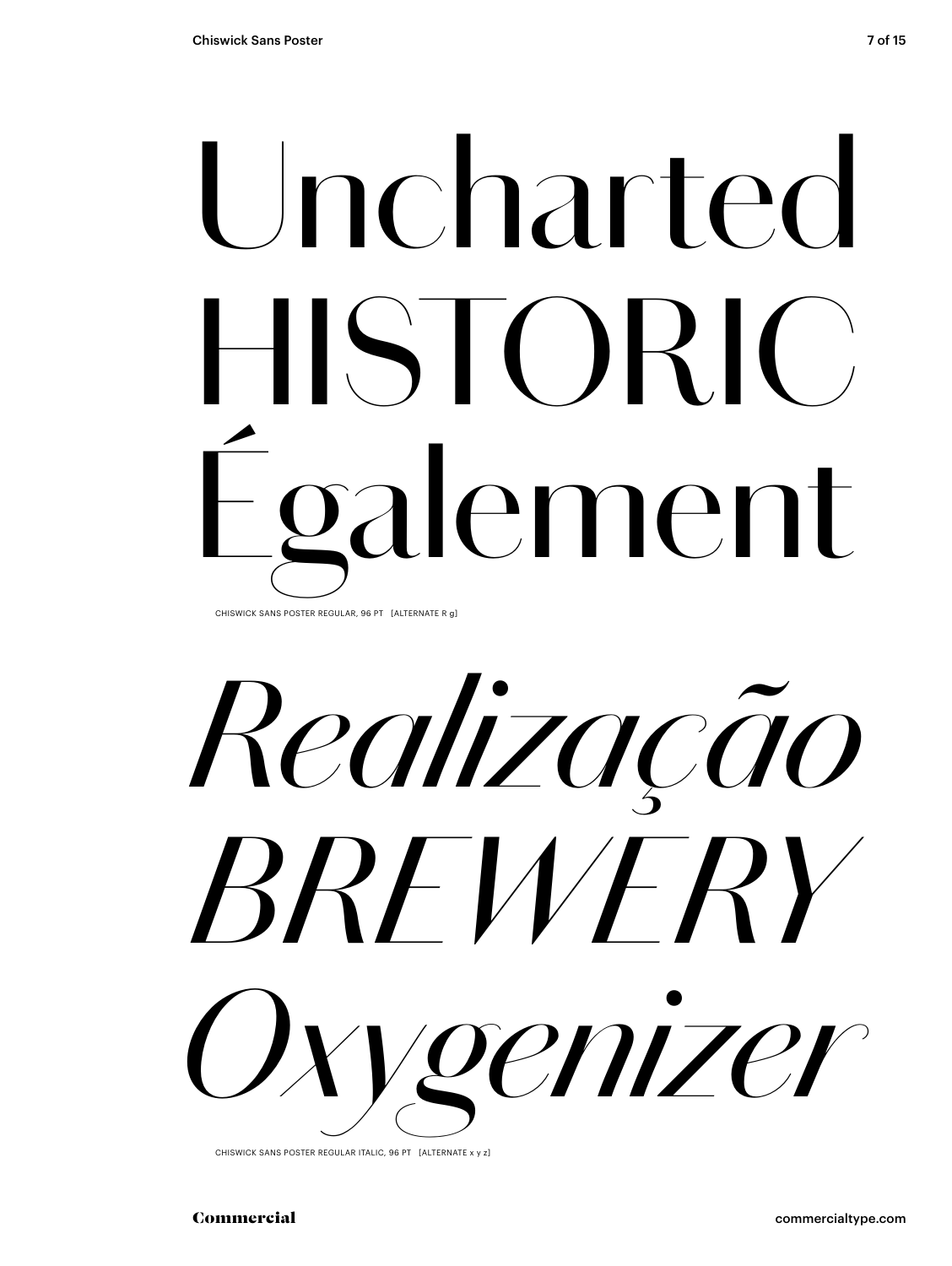## **Vociferous CLASSIFY Depășește** CHISWICK SANS POSTER SEMIBOLD, 96 PT

*Mechanics SIRADAĞI Bevægelse*

CHISWICK SANS POSTER SEMIBOLD ITALIC, 96 PT [ALTERNATE g s]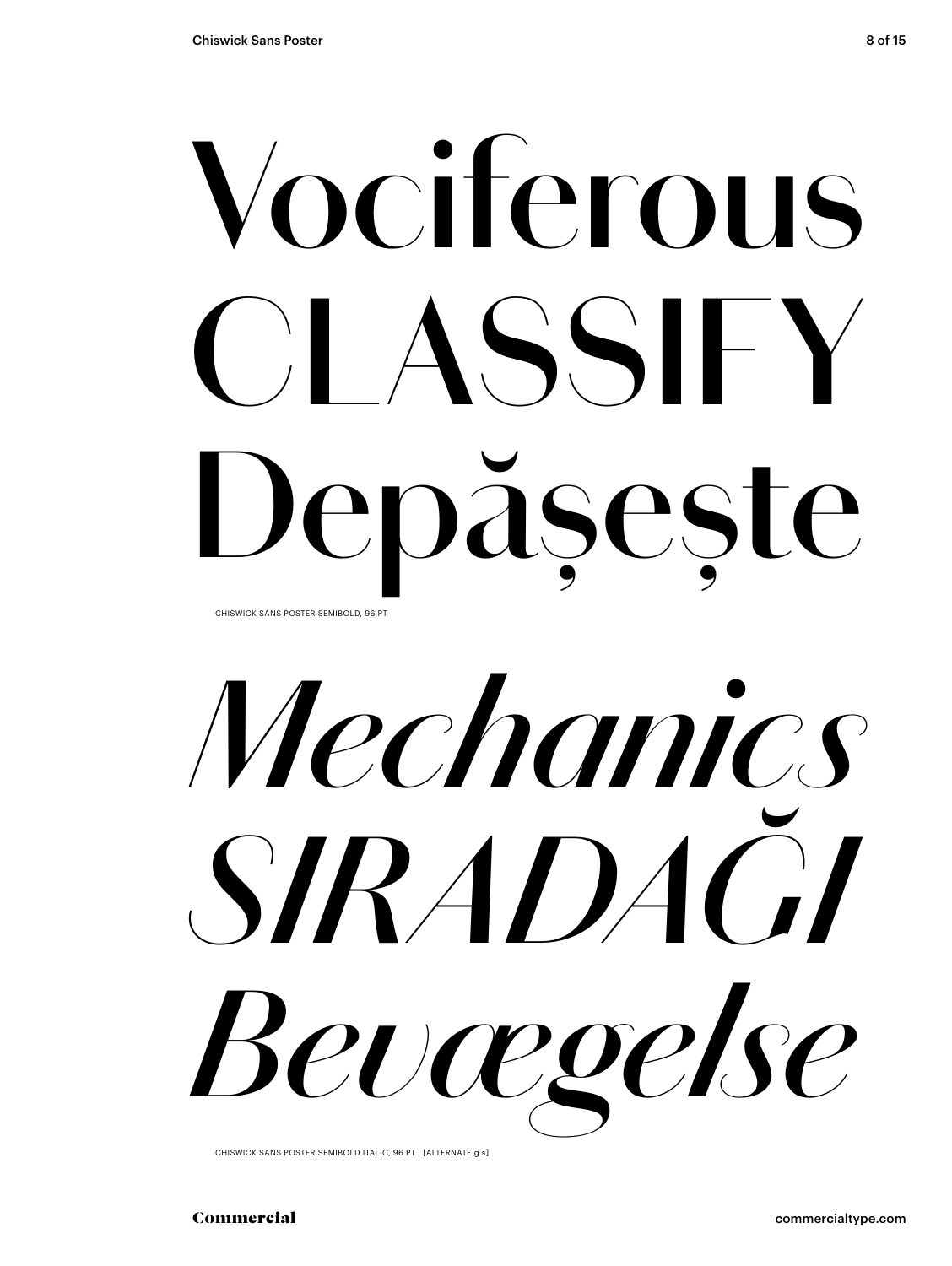## **Obecność JISSEJĦU Safeguard**

CHISWICK SANS POSTER BOLD, 96 PT



CHISWICK SANS POSTER BOLD ITALIC, 96 PT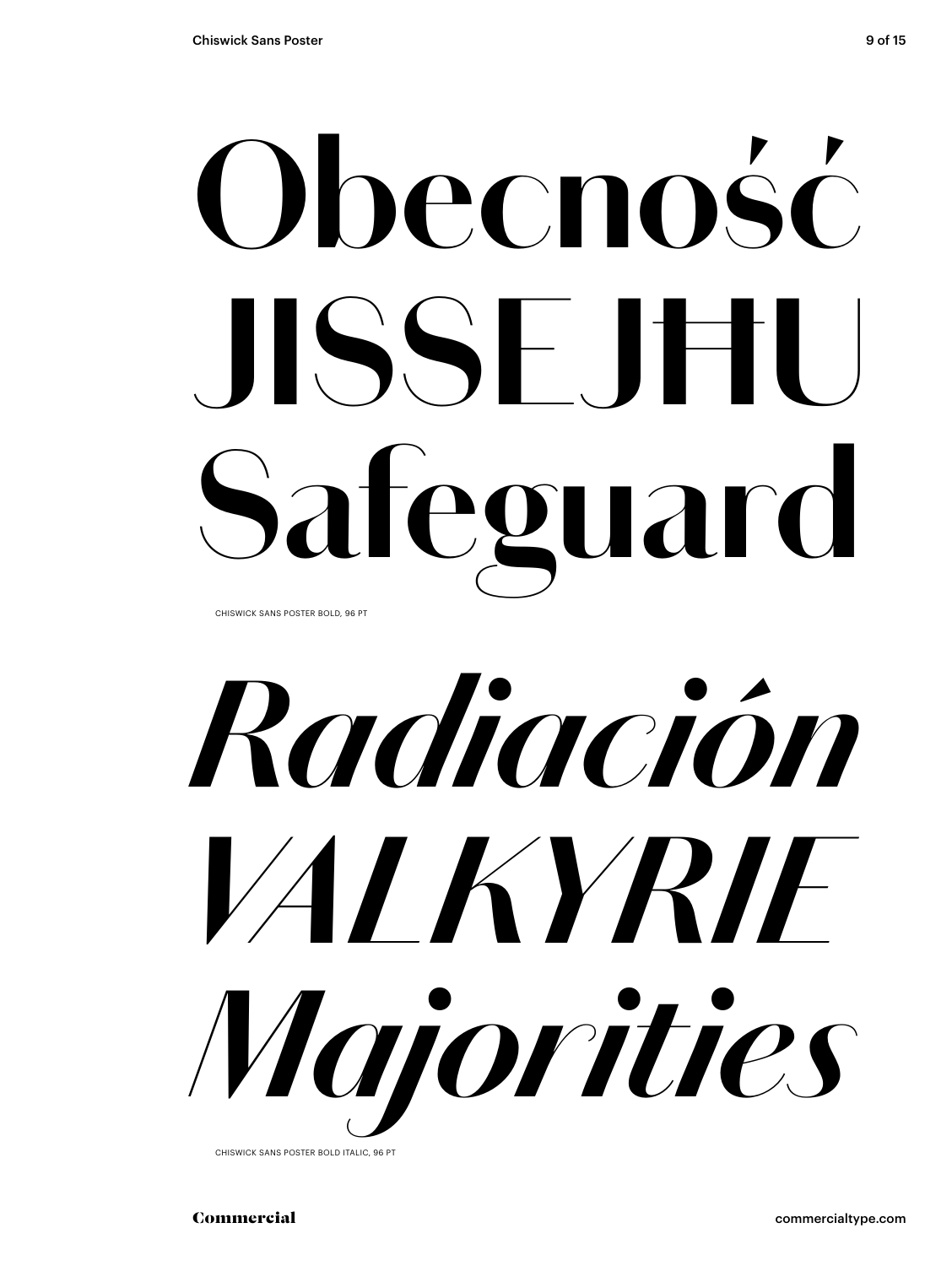# Monoliths THEATRE Norðursió

CHISWICK SANS POSTER FAT, 96 PT

*Residenze ÞÝÐINGU Seilføring*

CHISWICK SANS POSTER FAT ITALIC, 96 PT [ALTERNATE f z]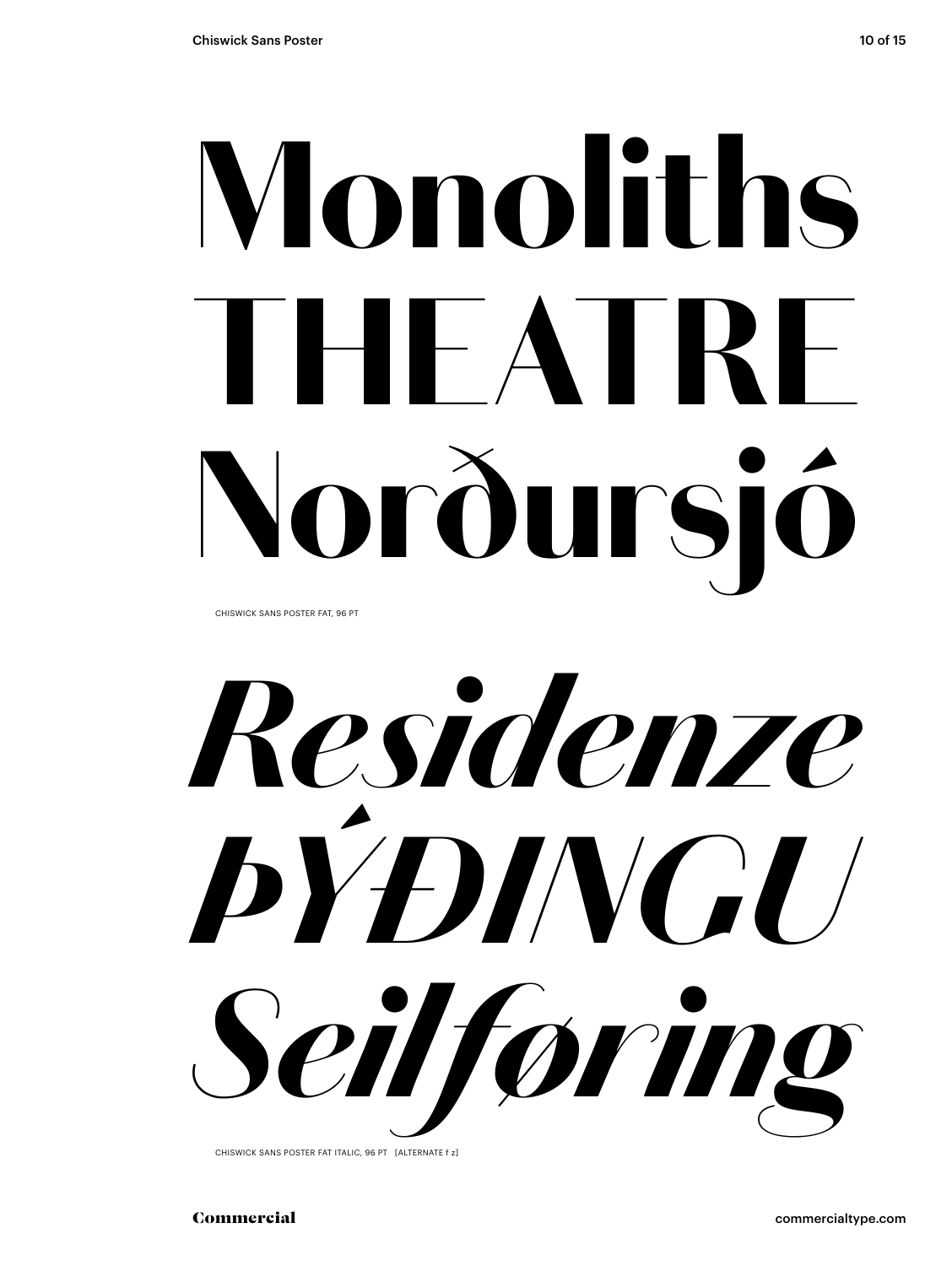| <b>UPPERCASE</b>                               | ABCDEFGHIJKLMNOPQRSTUVWXYZ                                                                                                                            |  |  |
|------------------------------------------------|-------------------------------------------------------------------------------------------------------------------------------------------------------|--|--|
| LOWERCASE                                      | abcdefghijklmnopqrstuvwxyz                                                                                                                            |  |  |
| STANDARD PUNCTUATION                           | $\{ \{2^{\cdot},\ldots\cdot-(-)\}  \} \}/\lambda \& @>*^{***}$ .,,«» $\circ \ \S \cdot \P \dagger \pm \mathbb{C} \, \mathbb{P}$                       |  |  |
| ALL CAP PUNCTUATION                            | $i\dot{\zeta}$ --- ()[] {}/ \@ <> \cdots                                                                                                              |  |  |
| LIGATURES                                      | fb ff fh fi fi fk fl ffb ffh ffi ffi ffk ffl                                                                                                          |  |  |
| PROPORTIONAL LINING<br>default figures         | \$£€\}1234567890¢f%‰ <sup>ao</sup> #°<+=-×÷>'"                                                                                                        |  |  |
| PREBUILT FRACTIONS                             | $\frac{1}{9}$ $\frac{1}{5}$ $\frac{2}{5}$ $\frac{1}{4}$ $\frac{3}{4}$ $\frac{1}{8}$ $\frac{3}{8}$ $\frac{5}{8}$ $\frac{7}{8}$                         |  |  |
| <b>NUMERATORS &amp;</b><br><b>DENOMINATORS</b> | $H^{1234567890}/_{1234567890}$                                                                                                                        |  |  |
| <b>SUPERSCRIPT &amp;</b><br><b>SUBSCRIPT</b>   | $\left \right $ 1234567890 $\left \right $ <sub>1234567890</sub>                                                                                      |  |  |
| STYLISTIC ALTERNATES                           | QR g $\dot{\varepsilon}$ ? $\dot{\varepsilon}$ & RRŘ ĝğgg<br>$128 \frac{11}{2} \frac{21}{3} \frac{1}{4} \frac{1}{8}$ $H^{12}$ $H_{12}$ $H^{12}/_{12}$ |  |  |
| ACCENTED UPPERCASE                             | ÁÂÀÄÅÃĂĂĀĄÅÆÆÇĆČĈÒĐÉÊÈËĔĖĒĘ<br>ŎĜĢĠĦĤŀĺÎĨĨŀĨŀĨĬĴĶŁĹĽĻĿÑŃŇŅŊÓÔŎŎ<br>ÕŐŌØØŒŔŘŖŠŚŞŜŞÞŤŢŦÚÛÙÜŬŰŪŲŮ<br>ŨŴŴŴŴŶŶŸĦŽŹŻ                                        |  |  |
| <b>ACCENTED LOWER CASE</b>                     | <u>áâàäåããāaåææçćčĉċďďðéêèëěėēęğĝģġħ</u><br>ĥıîîïiijĩiijıķłĺľļŀñńňņ'nŋóôòöõőōøøœŕřŗßšś<br>şŝşþťţŧúûùüŭűūyůũẃŵŵẅýŷỳÿjžźż                               |  |  |

NOTE: CHISWICK SANS SUBSTITUTED HERE IN PLACE OF CHISWICK SANS POSTER, WHICH IS NOT SUITABLE FOR USE AT THIS SIZE. CHARACTER SET IS IDENTICAL.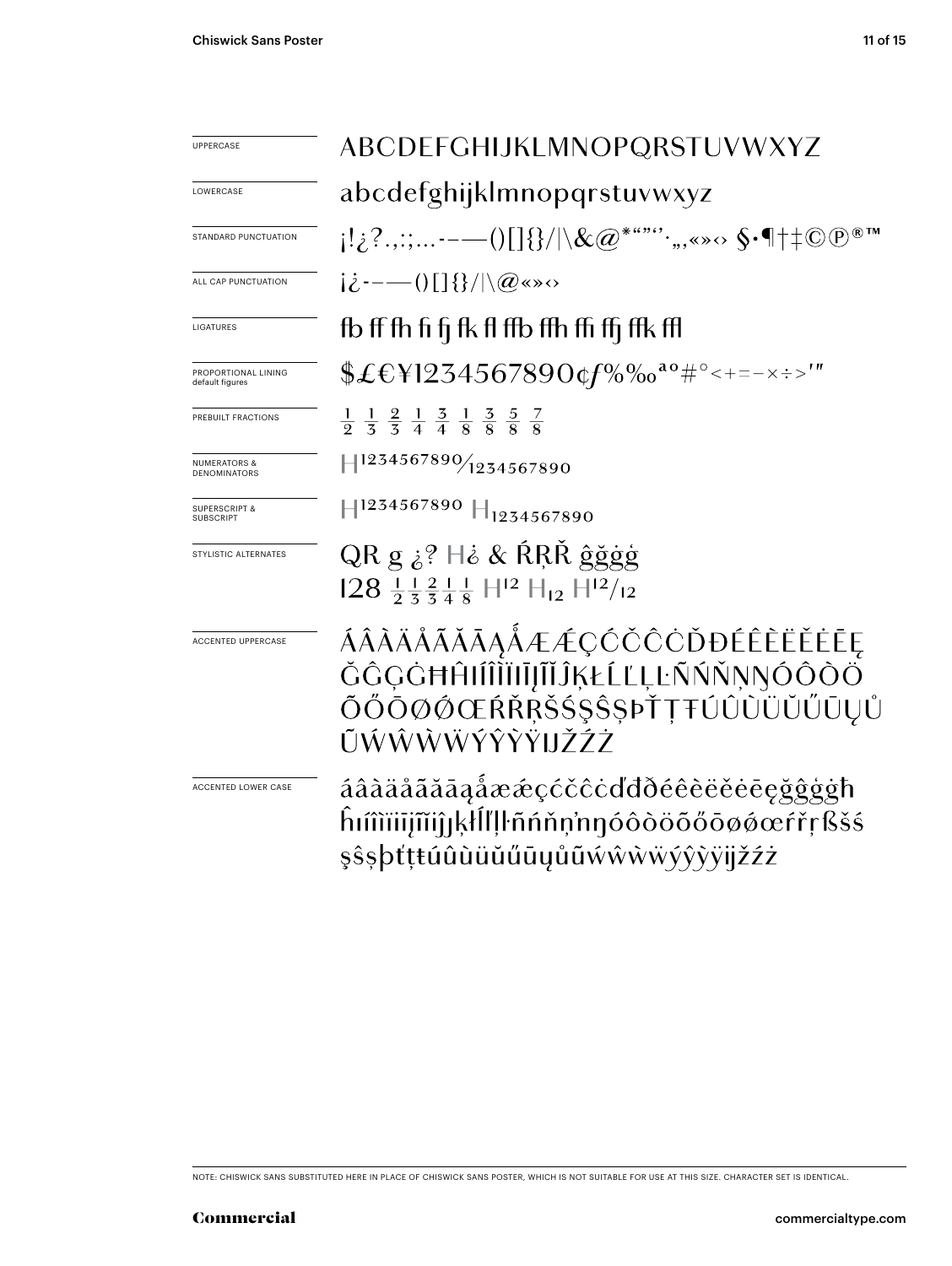| <b>UPPERCASE</b>                             | ABCDEFGHIJKLMNOPQRSTUVWXYZ                                                                                                    |  |  |
|----------------------------------------------|-------------------------------------------------------------------------------------------------------------------------------|--|--|
| LOWERCASE                                    | abcdefghijklmnopqrstuvwxyz                                                                                                    |  |  |
| STANDARD PUNCTUATION                         | j!z?.,:;-— $\!/\!$ ][}}/\\&@*""`,,«» $\circ$ $\mathfrak{S}\cdot\mathscr{I}^+ \!\!\uparrow$ CO                                 |  |  |
| ALL CAP PUNCTUATION                          | $i\dot{\delta}$ --- ()[]{}/\\@&>0                                                                                             |  |  |
| LIGATURES                                    | fb ff fh fi fj fk fl ffb ffh ffi ffj ffk ffl                                                                                  |  |  |
| PROPORTIONAL LINING<br>default figures       | \$£€¥1234567890¢f%‰"#°<+=-×÷>'"                                                                                               |  |  |
| PREBUILT FRACTIONS                           | $\frac{1}{9}$ $\frac{1}{5}$ $\frac{2}{5}$ $\frac{1}{4}$ $\frac{3}{8}$ $\frac{1}{8}$ $\frac{3}{8}$ $\frac{5}{8}$ $\frac{7}{8}$ |  |  |
| <b>NUMERATORS &amp;</b><br>DENOMINATORS      | $H^{1234567890}$ 1234567890                                                                                                   |  |  |
| <b>SUPERSCRIPT &amp;</b><br><b>SUBSCRIPT</b> | H <sub>1234567890</sub> H <sub>1234567890</sub>                                                                               |  |  |
| STYLISTIC ALTERNATES                         | QR fjgksxyz ¿? H¿ &<br>ŔŖŔĴŧŋĝğġģķśŝşšşśýÿŷỳźżžź                                                                              |  |  |
|                                              | $128\frac{1}{2} \frac{1}{5} \frac{2}{5} \frac{1}{4} \frac{1}{8}$ H <sup>12</sup> H <sub>12</sub> H <sup>12</sup> /12          |  |  |
| <b>ACCENTED UPPERCASE</b>                    | ÁÂÀÄÅÃĂĂĄÅÆÆÇĆČĈÒĐÉÊÈËĔĒĘŎ<br>ĜĢĠĦĤŀĺĤĨĬIJĨĬĴĶŁĹĽĻĿÑŃŇŅŊÓÔŎÖŐŐ<br>ŌØŐŒŔŘŖŠŚŞŜŞÞŤŢŦŰÛÙÜŬŰŨŲŮŨŴ<br>ŴŴŴŶŶŶŸĦŽŹŻ                  |  |  |
| ACCENTED LOWER CASE                          | áâàäåããāgåææçćčĉċďđðéêèëĕēeğĝģġħh<br>ᡤîìïijĩĭijĵjķłllļŀñńňņ'nŋóôòöõőōøøœŕřŗßšśşŝ<br><i>sþťttúûùüŭűūyůũŵŵŵŭýŷỳÿjžźż</i>        |  |  |

NOTE: CHISWICK SANS SUBSTITUTED HERE IN PLACE OF CHISWICK SANS POSTER, WHICH IS NOT SUITABLE FOR USE AT THIS SIZE. CHARACTER SET IS IDENTICAL.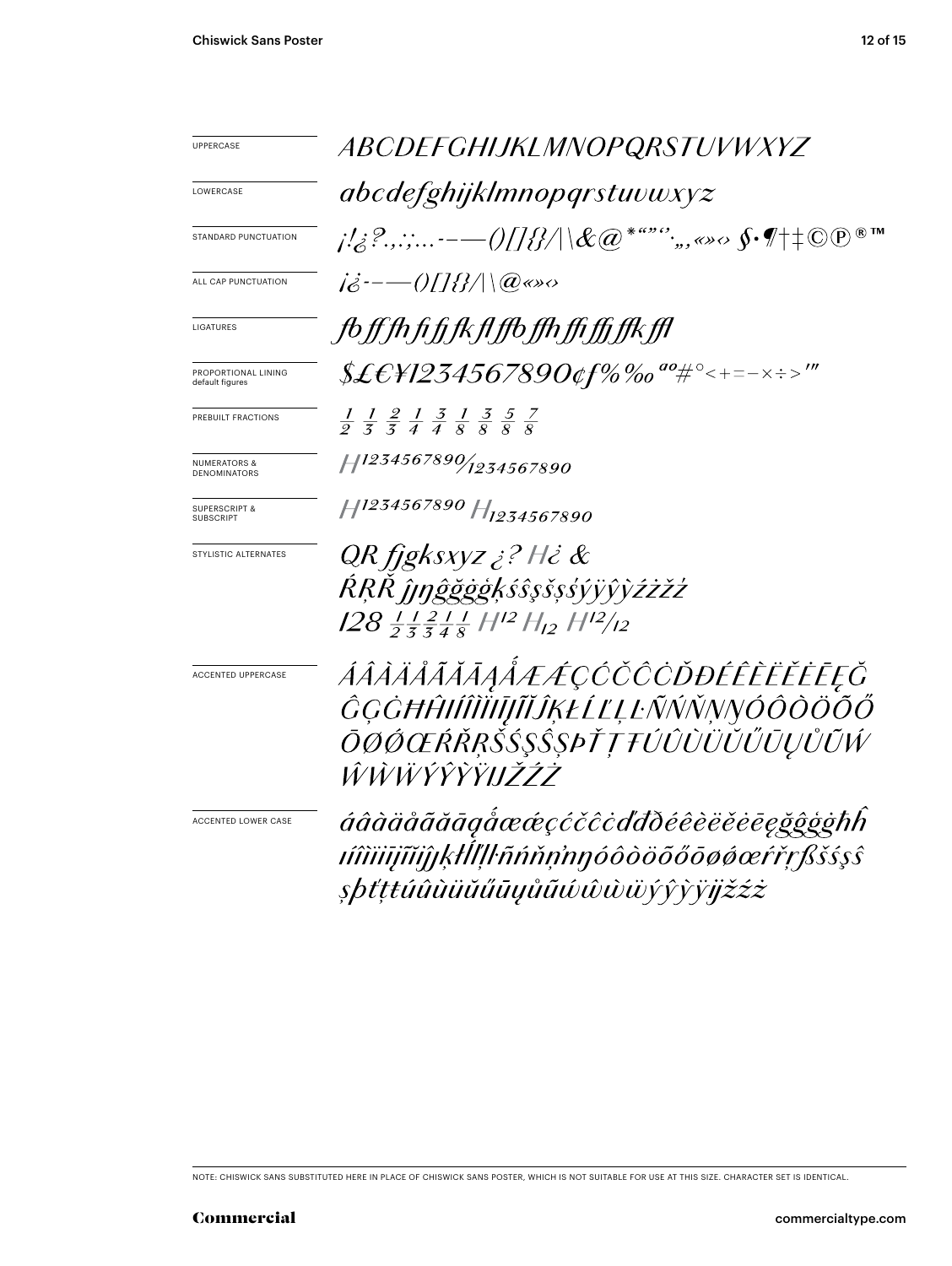| <b>OPENTYPE FEATURES</b><br><b>FAMILY WIDE</b>            | <b>DEACTIVATED</b>                                | <b>ACTIVATED</b>                                                                                                 |
|-----------------------------------------------------------|---------------------------------------------------|------------------------------------------------------------------------------------------------------------------|
| ALL CAPS<br>opens up spacing, moves<br>punctuation up     | 1 Gal. [3.78 L] @ £20                             | 1 GAL. [3.78 L] @ $\pounds 20$                                                                                   |
| PROPORTIONAL LINING<br>default figures                    | $$3,460$ €1,895<br>May:<br>¥7,031 £7,215<br>June: | $$3,460$ €1,895<br>May:<br>¥7,031 £7,215<br>June:                                                                |
| PREBUILT FRACTIONS                                        | 2 1/2 1/3 2/3 1/4 3/4                             | $2\frac{1}{2}$ $\frac{1}{3}$ $\frac{2}{4}$ $\frac{1}{4}$ $\frac{3}{8}$ $\frac{3}{8}$ $\frac{5}{8}$ $\frac{7}{8}$ |
| <b>ARBITRARY FRACTIONS</b><br>ignores numeric date format | 21/06/15 & 2 8/11 6/92                            | $21/06/15 & 2\%1\%2$                                                                                             |
| <b>DENOMINATOR</b><br>for making arbitrary fractions      | 0123456789 012345                                 | 0123456789 0123456789                                                                                            |
| <b>NUMERATOR</b><br>for making arbitrary fractions        | 0123456789 012345                                 | 0123456789 0123456789                                                                                            |
| SUPERSCRIPT/SUPERIOR                                      | $x78 + y13 \times z54 - a426$                     | $X^{78} + Y^{13} \times Z^{54} - Z^{426}$                                                                        |
| SUBSCRIPT/INFERIOR                                        | $x78 + y13 \times z54 - a426$                     | $X_{78}$ + $Y_{13}$ $\times$ Z <sub>54</sub> – $a_{426}$                                                         |
| <b>LANGUAGE FEATURE</b><br>Polski (Polish) kreska accent  | SLADY możliwość                                   | SLADY możliwość                                                                                                  |
| LANGUAGE FEATURE<br>Română ș accent                       | ÎNSUȘI faimoși știri                              | INSUȘI faimoși știri                                                                                             |
| <b>LANGUAGE FEATURE</b><br>Nederlands IJ glyph            | VRIJDAG rijk zijds                                | VRIJDAG rijk zijds                                                                                               |

NOTE: CHISWICK SANS SUBSTITUTED HERE IN PLACE OF CHISWICK SANS POSTER, WHICH IS NOT SUITABLE FOR USE AT THIS SIZE.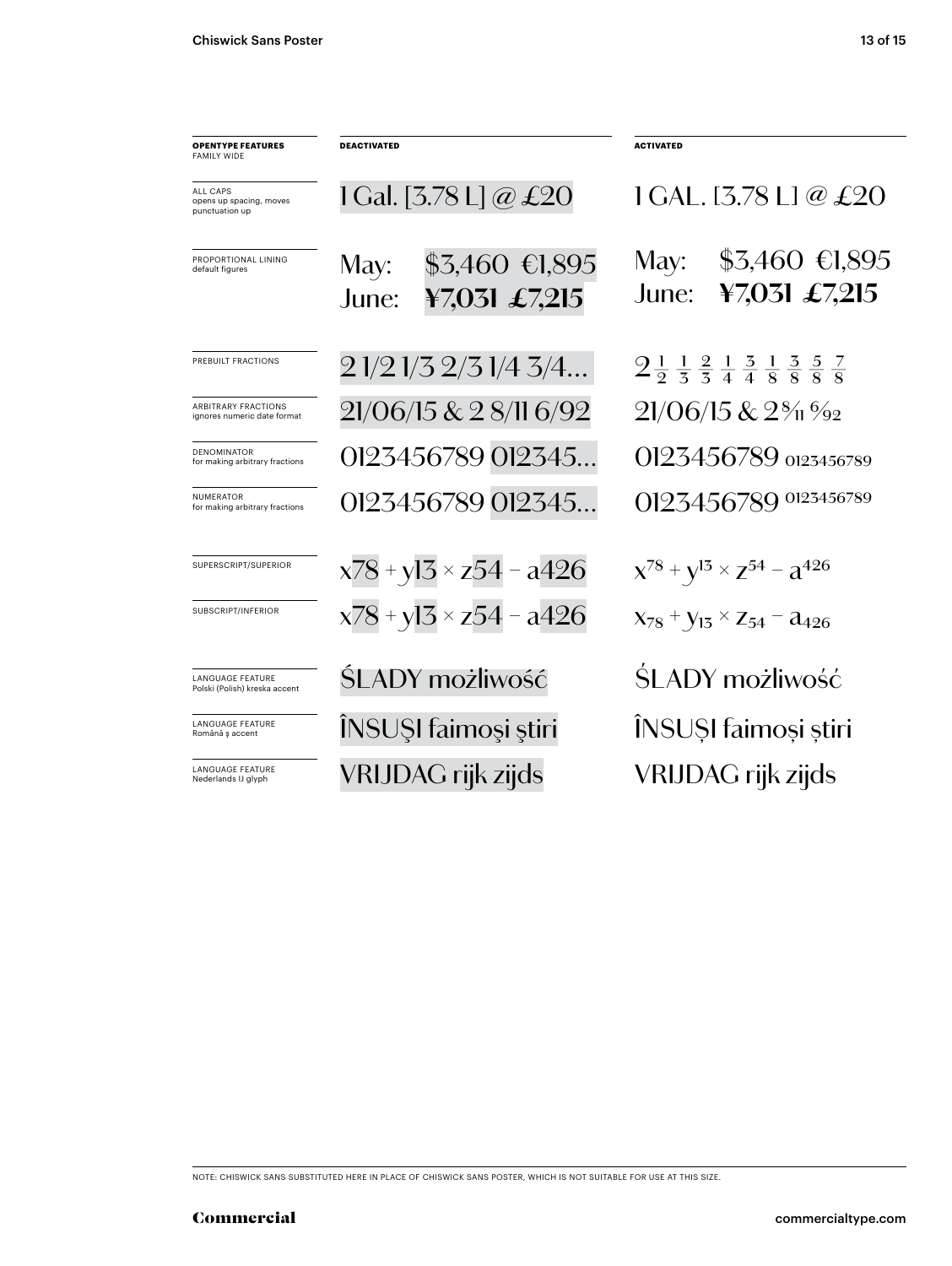### **OPENTYPE FEATURES** ROMAN & ITALIC

STYLISTIC SET 01 alternate R

STYLISTIC SET 04 alternate g

STYLISTIC SET 10 alternate 1 2 8

**OPENTYPE FEATURES** ROMAN

STYLISTIC SET 02 alternate Q

STYLISTIC SET 11 alternate ?

STYLISTIC SET 13 alternate &

STYLISTIC ALTERNATES Illustrator/Photoshop

### **OPENTYPE FEATURES** ITALIC



STYLISTIC SET 05 alternate k x y :

STYLISTIC SET 07 alternate f j

STYLISTIC SET 08 alternate s

STYLISTIC SET 12 alternate ?

STYLISTIC ALTERNATES Illustrator/Photoshop

Roiling in *Righteousness* Gaining the *high ground* Nearly *18 species* in 1826

### **DEACTIVATED**

**DEACTIVATED**

Qualifying Questionings Researches & Develops ¿Que hora empezamos? Quick 2.18 nights in Rijk

### **DEACTIVATED**

alternate Q *Quaintly Quadraphonic Lazily extract the stocks Refilled fifty-five jam jars Send successive missives Did you make the flight? Rigged 1,281 Quay Punts just for a quick, lazy exit* **ACTIVATED**

Roiling in *Righteousness* Gaining the *high ground* Nearly *18 species* in 1826

### **ACTIVATED**

Qualifying Questionings Researches & Develops ¿Que hora empezamos? Quick 2.18 nights in Rijk

### **ACTIVATED**

*Quaintly Quadraphonic Lazily extract the stocks Refilled fifty-five jam jars Send successive missives Did you make the flight? Rigged 1,281 Quay Punts just for a quick, lazy exit*

NOTE: CHISWICK SANS SUBSTITUTED HERE IN PLACE OF CHISWICK SANS POSTER, WHICH IS NOT SUITABLE FOR USE AT THIS SIZE.